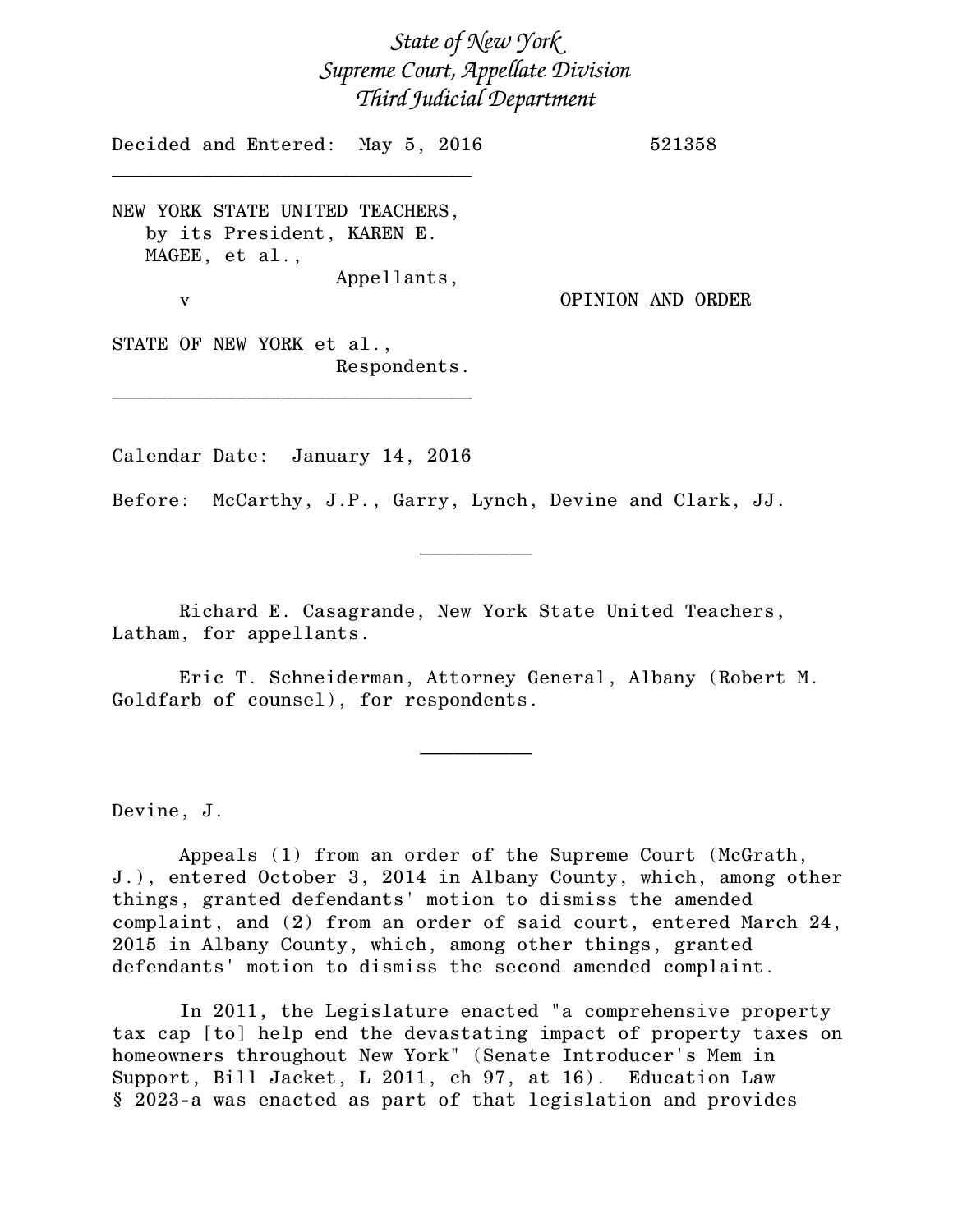that, "[u]nless otherwise provided by law, the amount of taxes that may be levied by or on behalf of any school district, other than a city school district of a city with [125,000] inhabitants or more, shall not exceed" a tax levy limit as defined in that section (Education Law § 2023-a [1]). The statute provides an exception where a school district proposes a budget requiring a property tax levy exceeding the limit, and that budget is subsequently approved by a supermajority of at least 60% of voters casting ballots (see Education Law §§ 2022, 2023-a [6]).

Plaintiffs commenced this action in 2013, seeking a declaration that the tax cap imposed by Education Law § 2023-a was unconstitutional. In lieu of serving an answer, defendants moved to dismiss the first amended complaint. The Legislature created a real property tax freeze credit while that motion was pending (see L 2014, ch 59, part FF), the purpose of which was to provide a two-year income tax credit to eligible homeowners who had paid real property taxes to school and municipal jurisdictions that abided by the property tax cap and took further steps to improve efficiency (see Education Law § 2023-b; Tax Law § 606 [bbb]). Plaintiffs thereafter sought leave to serve a second amended complaint that, among other things, challenged the constitutionality of the tax freeze as well as the tax cap.

In an order entered in October 2014, Supreme Court dismissed the first amended complaint and granted plaintiffs leave to serve the second amended complaint. Following service of the second amended complaint, defendants moved to dismiss it for failure to state a cause of action. Supreme Court thereafter issued an order in March 2015 that, among other things, granted that motion. In so doing, Supreme Court rejected defendants' contention that plaintiffs lacked standing to bring this action, but determined that their claims uniformly failed to state a cause of action. Plaintiffs now appeal from the October 2014 and March 2015 orders.<sup>1</sup>

Any issues relating to the dismissal of the first amended complaint are academic, as that "complaint was superseded by the [second] amended complaint" (Gotlin v City of New York, 90 AD3d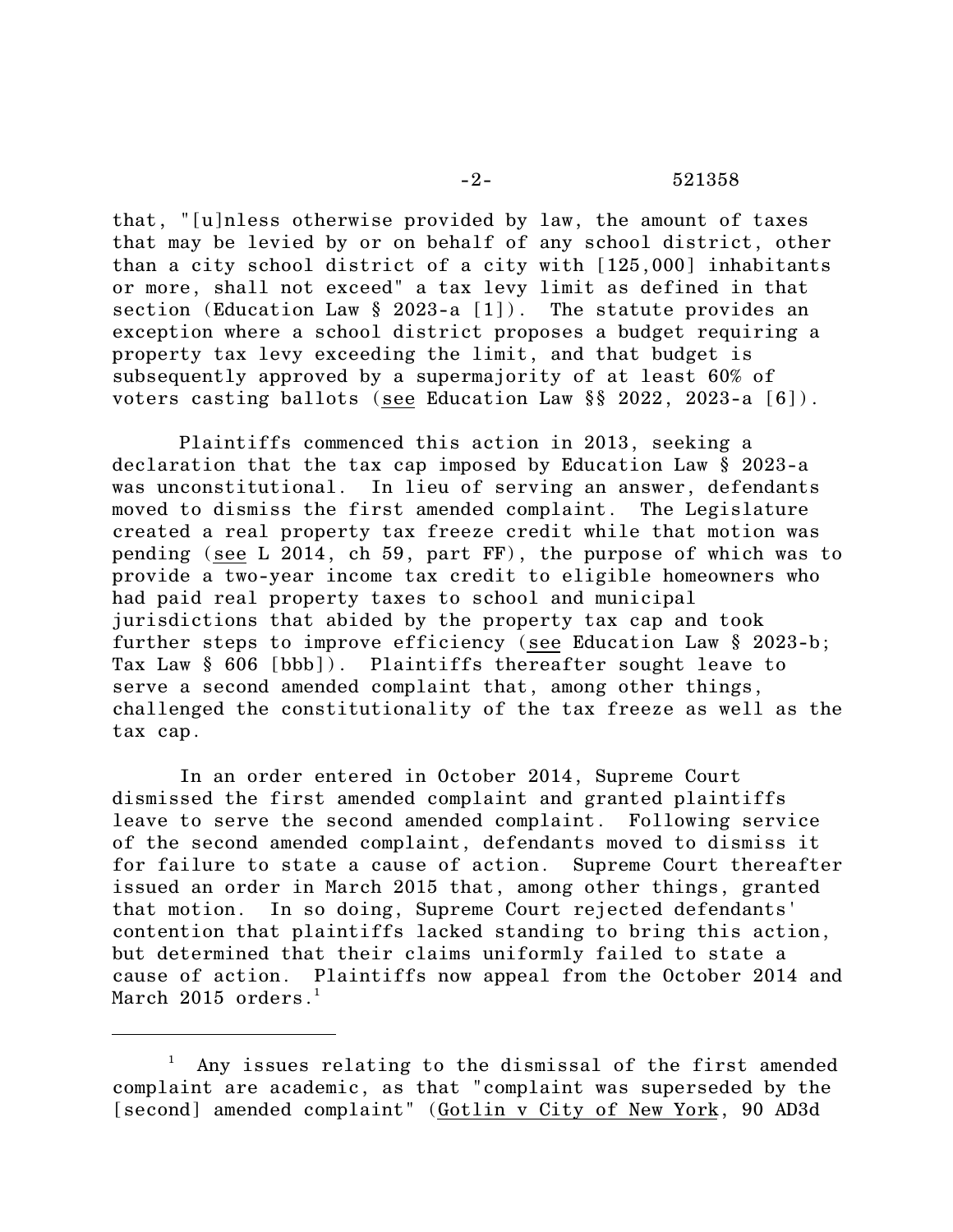-3- 521358

Defendants argue as an alternative ground for affirmance that plaintiffs lacked standing to bring suit. With regard to the challenges to Education Law § 2023-a, the second amended complaint alleges that the individual plaintiffs are all taxpayers and that they voted for school district budgets in 2012 requiring property tax levies that exceeded the tax levy limit, budgets that were supported by a simple majority of voters but failed to achieve the supermajority required by Education Law § 2023-a (6). Plaintiffs accordingly claim that Education Law § 2023-a has impaired their constitutional rights, including the "right to participate in the governance of their own schools," and has degraded their ability to provide school funding as they see fit (Paynter v State of New York, 100 NY2d 434, 442 [2003]). Applying the common-law standard for standing articulated in Boryszewski v Brydges (37 NY2d 361, 364 [1975]), we agree with Supreme Court that these allegations "gain [the individual plaintiffs] standing to challenge the constitutionality of" Education Law § 2023-a (Board of Educ., Shoreham-Wading Riv. Cent. School Dist. v State of New York, 111 AD2d 505, 507 [1985], lvs dismissed 66 NY2d 603, 854 [1985]; see Matter of Schulz v State of New York, 81 NY2d 336, 344-345 [1993]; compare New York State Assn. of Small City School Dists., Inc. v State of New York, 42 AD3d 648, 651 [2007] [noting that "the parents and students of individual school districts can challenge the constitutionality of their school's funding"]). The individual plaintiffs further allege that the tax freeze legislation authorized "a wrongful expenditure, misappropriation, misapplication, or . . . illegal or unconstitutional disbursement of state funds" due to its allocation of those funds for a tax credit, and such allegation affords them standing to challenge it (State Finance Law § 123-b [1]; see Schulz v Silver, 134 AD3d 1139, 1371-1372 [2015], appeal dismissed 27 NY3d 939 [2016]). Inasmuch as the individual plaintiffs have standing, we need not go further and decide whether plaintiff New York State United Teachers has organizational standing (see Saratoga County Chamber

<sup>605, 608 [2011];</sup> see Chalasani v Neuman, 64 NY2d 879, 880 [1985]). We therefore focus our attention upon the dismissal of the second amended complaint accomplished by the March 2015 order.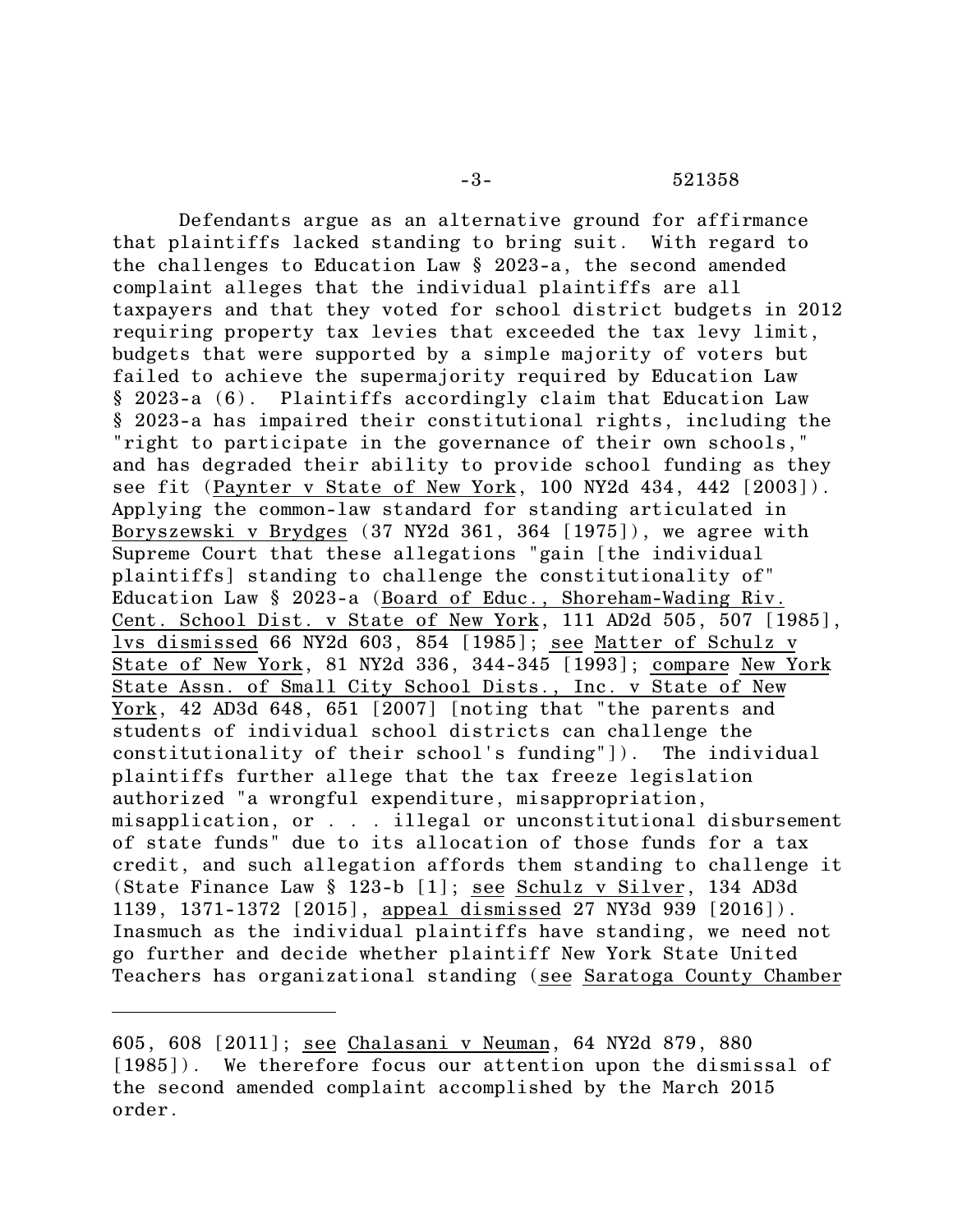-4- 521358

of Commerce v Pataki, 100 NY2d 801, 813 [2003], cert denied 540 US 1017 [2003]).

Turning to the arguments advanced by plaintiffs, in the context of a motion to dismiss for failure to state a cause of action, "[w]e accept the facts as alleged in the complaint as true, accord plaintiffs the benefit of every possible favorable inference, and determine only whether the facts as alleged fit within any cognizable legal theory" (Leon v Martinez, 84 NY2d 83, 87-88 [1994]; see J.P. Morgan Sec. Inc. v Vigilant Ins. Co., 21 NY3d 324, 334 [2013]). Legislative acts nevertheless "enjoy a strong presumption of constitutionality[, and] . . . parties challenging a duly enacted statute face the initial burden of demonstrating the statute's invalidity beyond a reasonable doubt" (LaValle v Hayden, 98 NY2d 155, 161 [2002] [internal quotation marks and citations omitted]; see Schulz v State of N.Y. Exec., 134 AD3d 52, 55 [2015], appeal dismissed 26 NY3d 1139 [2016]).

Plaintiffs allege that Education Law § 2023-a and the tax freeze legislation run afoul of NY Constitution, article XI, § 1 (hereinafter the Education Article), which directs the Legislature to "provide for the maintenance and support of a system of free common schools, wherein all the children of this state may be educated." The Education Article does not require that equal educational offerings be provided to every student, but does mandate defendant State of New York "to offer all children the opportunity of a sound basic education" (Campaign for Fiscal Equity v State of New York, 86 NY2d 307, 316 [1995]; see Reform Educ. Fin. Inequities Today [R.E.F.I.T.] v Cuomo, 86 NY2d 279, 283 [1995]; Board of Educ., Levittown Union Free School Dist. v Nyquist, 57 NY2d 27, 47-48 [1982], appeals dismissed 459 US 1138, 1139 [1983]). As a result, even "gross educational inequities" will not give rise to a claim under the Education Article, and a plaintiff must allege "the deprivation of a sound basic education, and causes attributable to the State" in order to state a claim (New York Civ. Liberties Union v State of New York, 4 NY3d 175, 178-179 [2005]).

Plaintiffs acknowledge in their second amended complaint that they are not "seek[ing] to establish any specific . . . failure to provide a sound basic education" as a result of the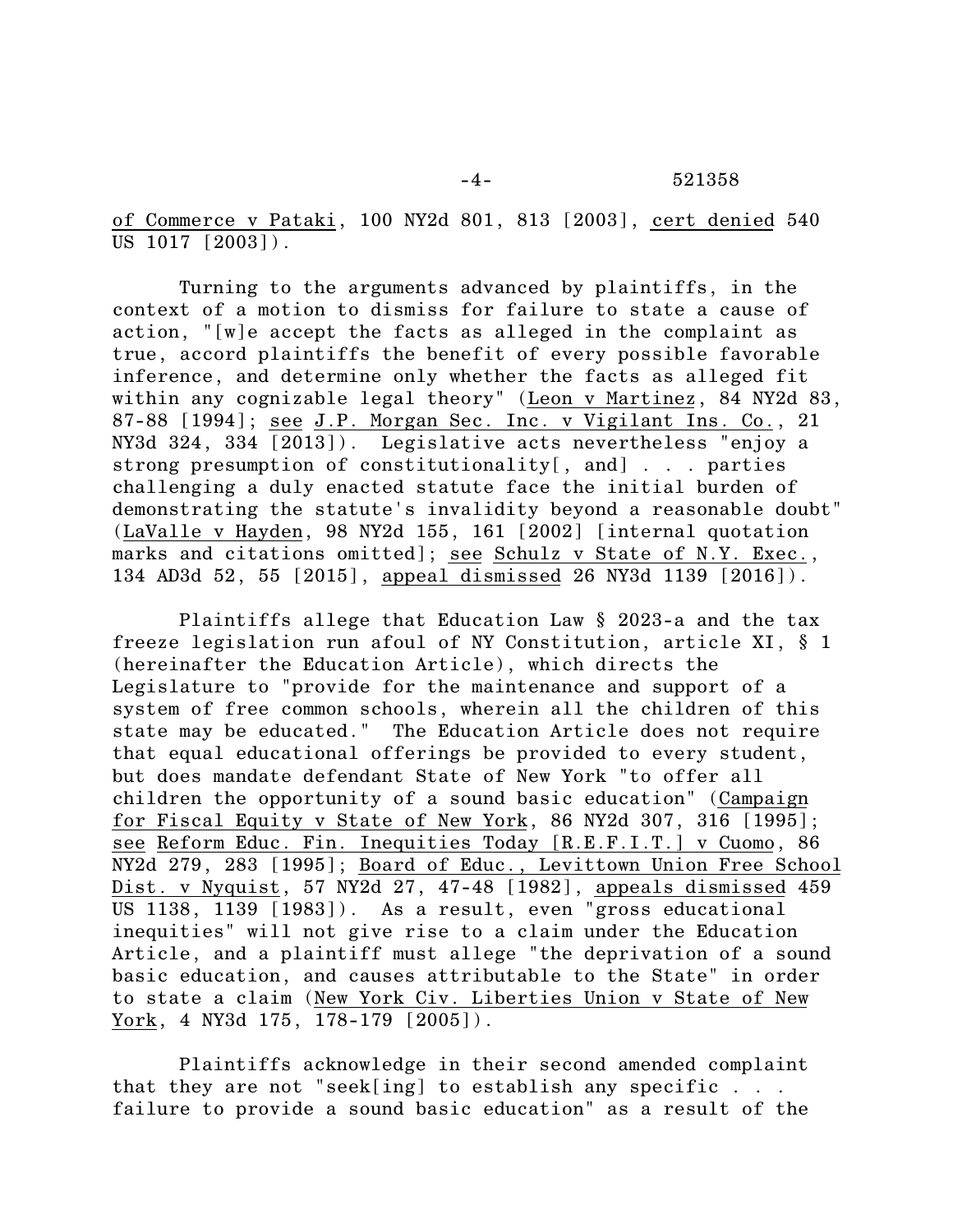challenged legislative acts. They nevertheless suggest that their claim is viable because the Education Article acknowledges that "a system of local school districts exists and will continue to do so because the residents of such districts have the right to participate in the governance of their own schools" (New York Civ. Liberties Union v State of New York, 4 NY3d at 181 [internal quotation marks and citation omitted]; accord Paynter v State of New York, 100 NY2d at 442). It is true that "the Education Article enshrined in the Constitution a state-local partnership in which 'people with a community of interest and a tradition of acting together to govern themselves' make the 'basic decisions on funding and operating their own schools'" (Paynter v State of New York, 100 NY2d at 442, quoting Board of Educ., Levittown Union Free School Dist. v Nyquist, 57 NY2d at 46). That being said, the provision is intended to ensure that education is "a responsibility of the State" (New York Civ. Liberties Union v State of New York, 4 NY3d at 182), and fundamentally protects against failures by the State to provide "adequate instruction and facilities" commensurate with that responsibility (Paynter v State of New York, 100 NY2d at 442; see Campaign for Fiscal Equity v State of New York, 100 NY2d at 922). Plaintiffs therefore state a viable Education Article claim only if they allege that the challenged legislation so impaired local financing ability that it implicated the State's "duty . . . to provide funding sufficient to bring the educational inputs locally available up to a minimum standard" (Paynter v State of New York, 100 NY2d at 442; see New York Civ. Liberties Union v State of New York, 4 NY3d at 182; Campaign for Fiscal Equity, Inc. v State of New York, 100 NY2d at 922; Reform Educ. Fin. Inequities Today [R.E.F.I.T.] v Cuomo, 86 NY2d at 283-284). They have made no effort to do so and, as such, their Education Article claim fails.

Plaintiffs next assert that Education Law § 2023-a and the tax freeze legislation deprive school children of their right to equal protection under the law. Education is not a fundamental right under either the Federal or State Constitutions and, absent any allegation that the challenged legislation discriminates against a suspect class, binding precedent establishes that "the rational basis test [is] the appropriate standard" (Campaign for Fiscal Equity v State of New York, 86 NY2d at 320; see San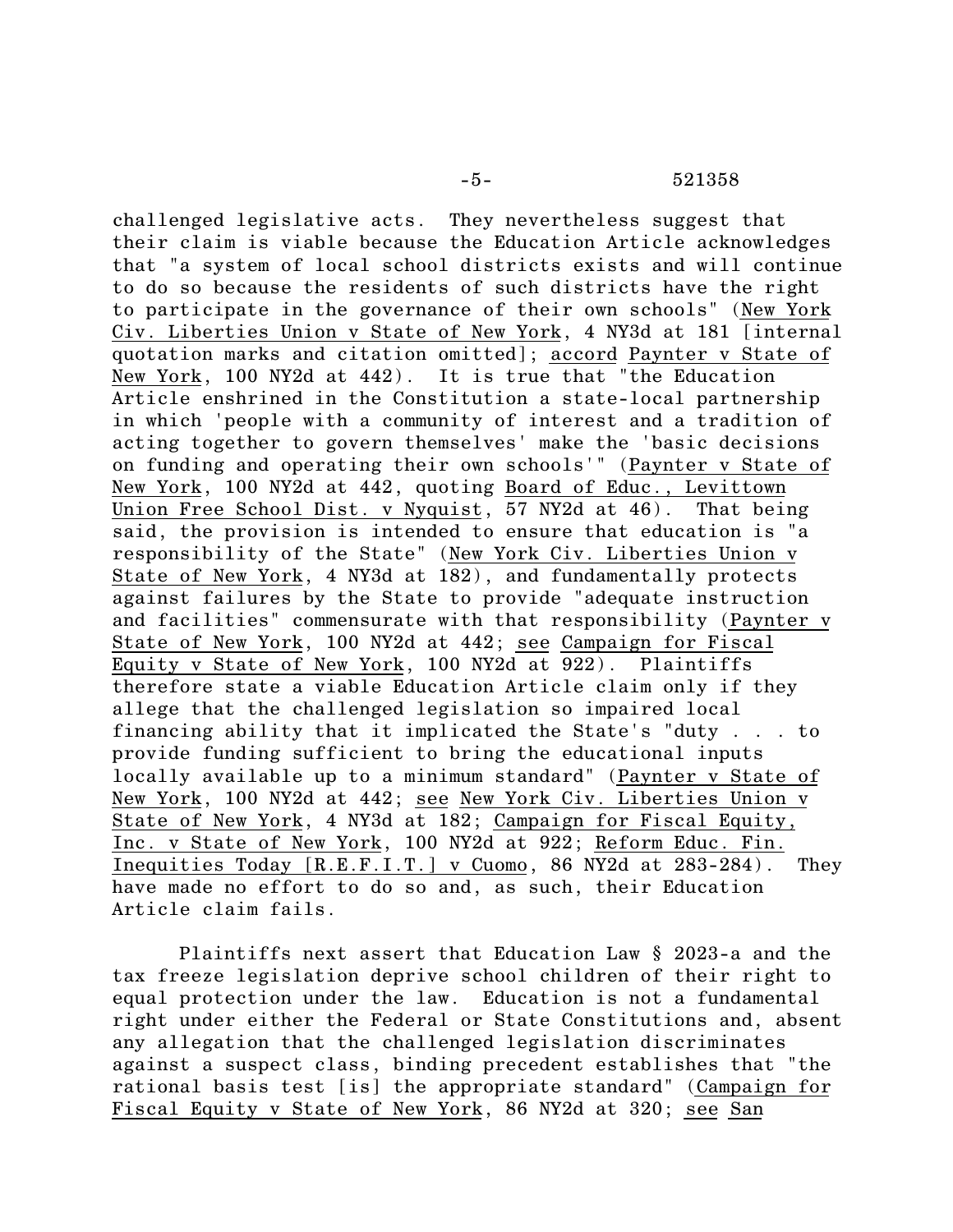Antonio Independent School Dist. v Rodriguez, 411 US 1, 40-44 [1973]; Reform Educ. Fin. Inequities Today [R.E.F.I.T.] v Cuomo, 86 NY2d at 285). The rational basis test is not demanding, and a statute will pass muster under it unless a challenger meets "the tremendous burden of demonstrating that no facts can reasonably be conceived to show the existence of a rational basis in support of some legitimate state interest in drawing the distinction" (Sullivan v Paterson, 80 AD3d 1051, 1053 [2011]; see People v Knox, 12 NY3d 60, 69 [2009], cert denied 558 US 1011 [2009]). The burden further rests on the challenger to rebut the presumption of validity and "negative every conceivable basis which might support [the challenged legislation] . . . whether or not the basis has a foundation in the record" (Affronti v Crosson, 95 NY2d 713, 719 [2001] [internal quotation marks, emphasis and citations omitted]; see Sullivan v Paterson, 80 AD3d at 1053).

Defendants suggest, and plaintiffs do not dispute, that Education Law § 2023-a and the tax freeze legislation were designed with the legitimate goal in mind of restraining onerous property tax increases that were believed to be depressing economic activity in the State (see e.g. Senate Introducer's Mem in Support, Bill Jacket, L 2011, ch 97, at 16). Plaintiffs suggest that it is irrational to achieve this legitimate aim in a manner that impairs local control of schools and deters poorer school districts that would otherwise seek a property tax increase over the tax cap to keep pace with educational needs. It suffices to say that, while Education Law § 2023-a and the tax freeze legislation incentivize districts and their residents to avoid property tax increases over the tax cap, neither prevents such increases if sufficient community support exists for them (see Education Law § 2023-a [6]). The differences in the services offered by various school districts accordingly result from a permissible consequence of local control over schools, namely, the variable "willingness of the taxpayers of [different] districts to pay for and to provide enriched educational services and facilities beyond what the basic per pupil expenditure figures will permit" (Board of Educ., Levittown Union Free School Dist. v Nyquist, 57 NY2d at 45). Inasmuch as there is nothing irrational in this, plaintiffs' equal protection claims fail (see San Antonio Independent School Dist. v Rodriguez, 411 US at 54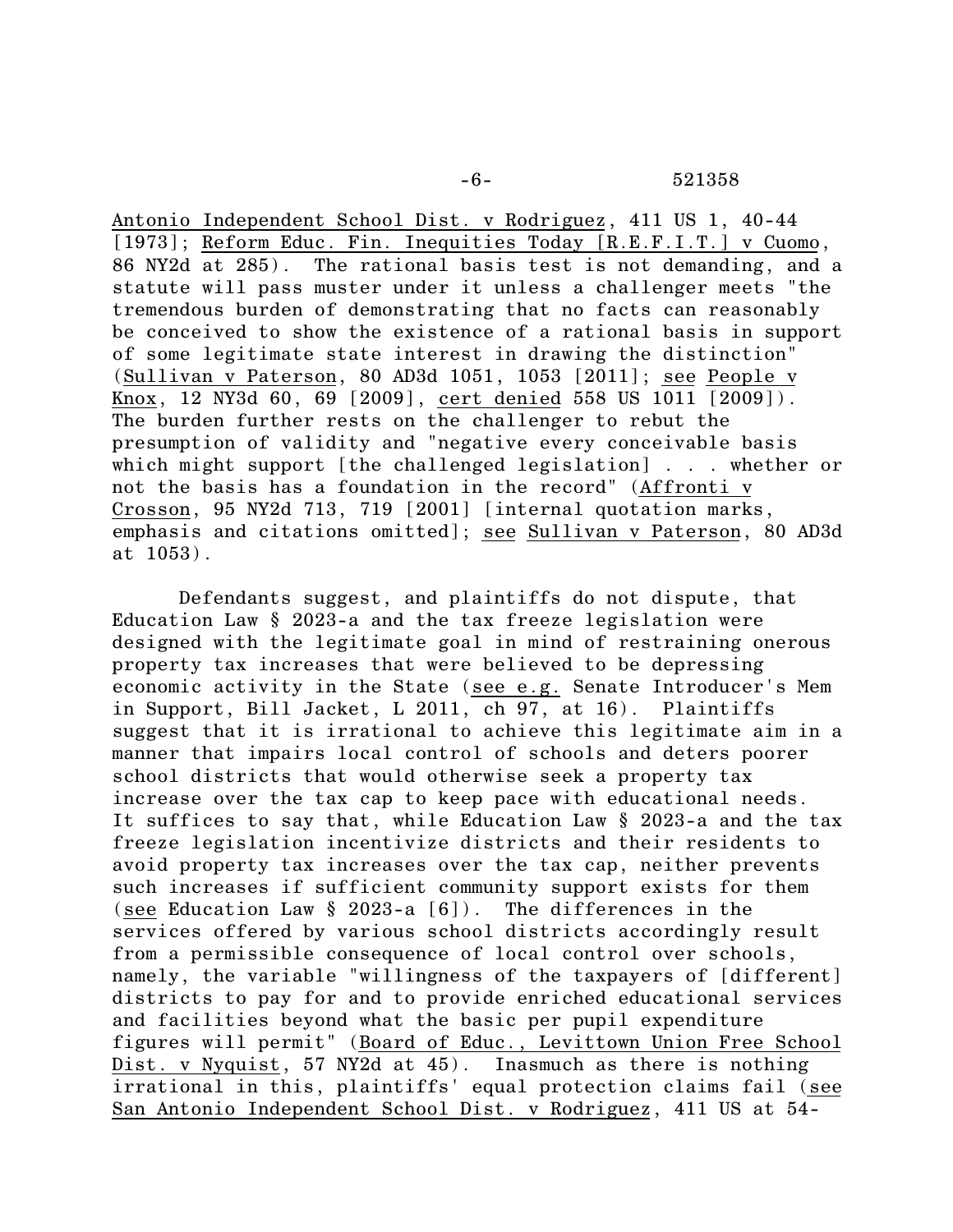55; Reform Educ. Fin. Inequities Today [R.E.F.I.T.] v Cuomo, 86 NY2d at 284-285; Board of Educ., Levittown Union Free School Dist. v Nyquist, 57 NY2d at 44-47).

Plaintiffs lastly argue that Education Law § 2023-a and the tax freeze legislation offend the guarantee of due process afforded by the State and Federal Constitutions (see US Const 5th, 14th Amends; NY Const, art I, § 6). "Protection for certain fundamental rights is implicit within" those guarantees, and "[a] law that impinges upon a fundamental right is subject to strict scrutiny, whereas one that does not 'burden a fundamental right . . . is valid if it bears a rational relationship to [a legitimate governmental] interest'" (Samuels v New York State Dept. of Health, 29 AD3d 9, 13 [2006], affd sub nom. Hernandez v Robles, 7 NY3d 338 [2006], quoting Hope v Perales, 83 NY2d 563, 575 [1994]; see Washington v Glucksberg, 521 US 702, 719-721 [1997]). Plaintiffs point to two fundamental rights that are purportedly implicated here, the right to vote and the right to free speech.

Plaintiffs assert that the fundamental right to vote is impaired by the supermajority requirement imposed by Education Law § 2023-a (6), but they are incorrect (see Golden v Clark, 76 NY2d 618, 624 [1990]). A supermajority requirement passes constitutional muster unless it "discriminate[s] against or authorize[s] discrimination against any identifiable class," and nothing of the sort is alleged here (Gordon v Lance, 403 US 1, 7 [1971]; see Gray v Town of Darien, 927 F2d 69, 72 [2d Cir 1991], cert denied 502 US 856 [1991]). Plaintiffs further argue that the right to free speech is implicated by the tax freeze legislation, which will only grant an income tax credit to individuals in school districts that have enacted budgets complying with the tax cap imposed by Education Law § 2023-a (see Education Law § 2023-b [2]). Plaintiffs point out that "[t]o deny an exemption [or credit] to [individuals] who engage in certain forms of speech is in effect to penalize them for such speech" (Speiser v Randall, 357 US 513, 518 [1958]; see Rumsfeld v Forum for Academic and Institutional Rights, Inc., 547 US 47, 59 [2006]), but taxpayers remain free to vote as they wish in school budget elections, and their individual vote (or nonvote) will have no direct role in deciding their access to the tax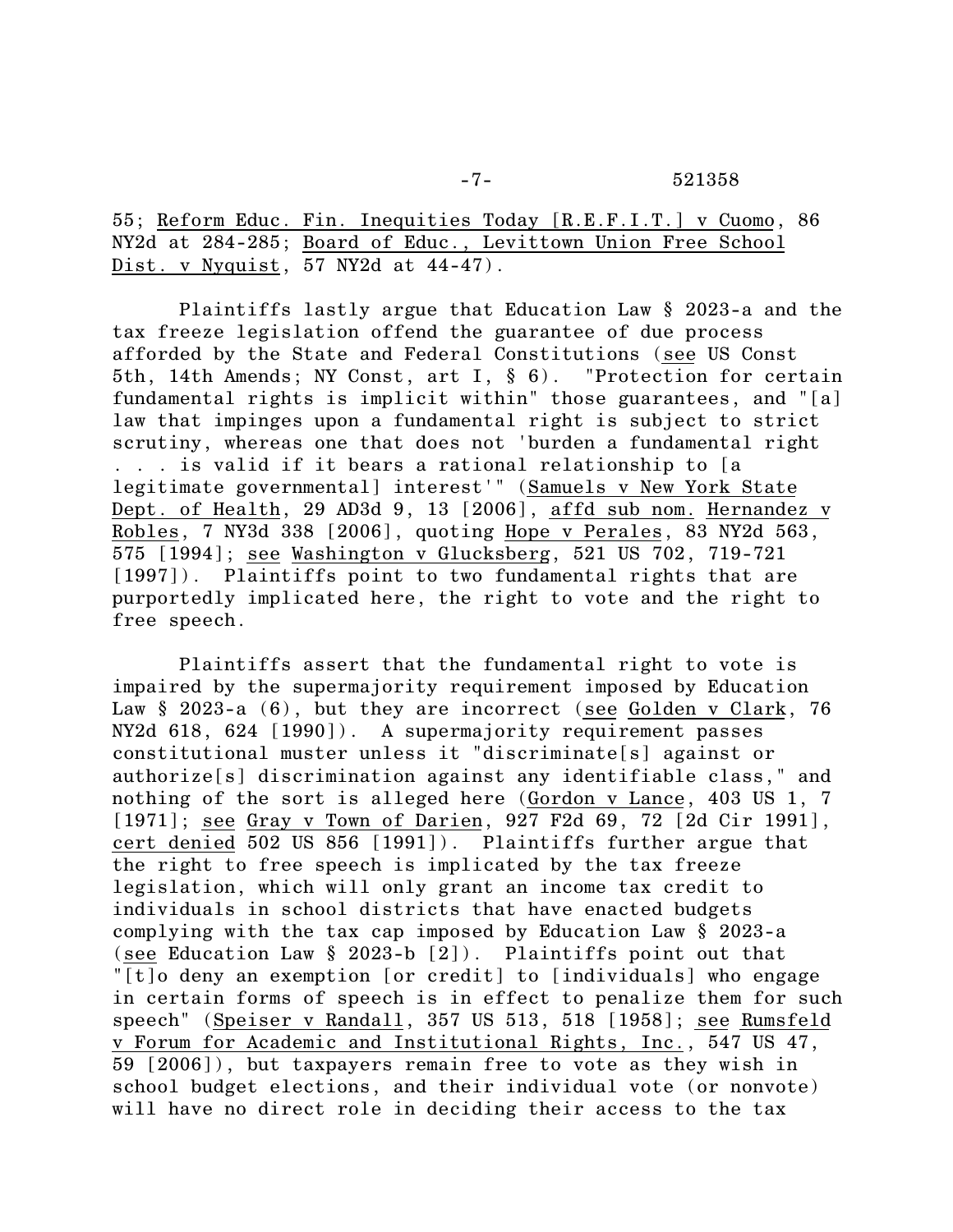-8- 521358

credit here. Under these circumstances, taxpayers in school districts where budgets with tax levies exceeding the property tax cap are proposed and adopted "are not being denied a tax [credit] because they engage in constitutionally protected activities, but are simply being required to pay for [school property taxes] entirely out of their own pockets" rather than receiving a subsidy to offset those costs (Cammarano v United States, 358 US 498, 513 [1959] [emphasis added]; see Leathers v Medlock, 499 US 439, 450-453 [1991]; Regan v Taxation with Representation of Washington, 461 US 540, 546 [1983]). Given that no fundamental rights are implicated by Education Law § 2023-a and the tax freeze legislation – and both are rationally related to the legitimate government interest of restraining crippling property tax increases – plaintiffs' substantive due process claims were properly dismissed.

Plaintiffs' remaining contentions, to the extent that they are properly before us, have been examined and rejected.

McCarthy, J.P., Garry and Clark, JJ., concur.

Lynch, J. (concurring in part and dissenting in part).

I respectfully dissent from that part of the majority that dismissed plaintiffs' claims under NY Constitution, article XI, § 1 (hereinafter the Education Article) and the Equal Protection Clause. As plaintiffs candidly concede in their brief, a claim seeking additional state funding must allege that defendant State of New York has failed to provide the funding necessary for a sound basic education (see Board of Educ., Levittown Union Free School Dist. v Nyquist, 57 NY2d 27 [1982], appeals dismissed 459 US 1138, 1139 [1983] [hereinafter Levittown]). No such claim is being made here. Instead, plaintiffs maintain that the tax cap and tax freeze credit enacted under Education Law §§ 2023-a and 2023-b unconstitutionally compromise their rights to local control over education funding. This is, as plaintiffs concede, a novel argument. Keeping in mind the procedural posture of this case, it is my view that plaintiffs have stated viable claims.

Under the challenged legislation, a school district may not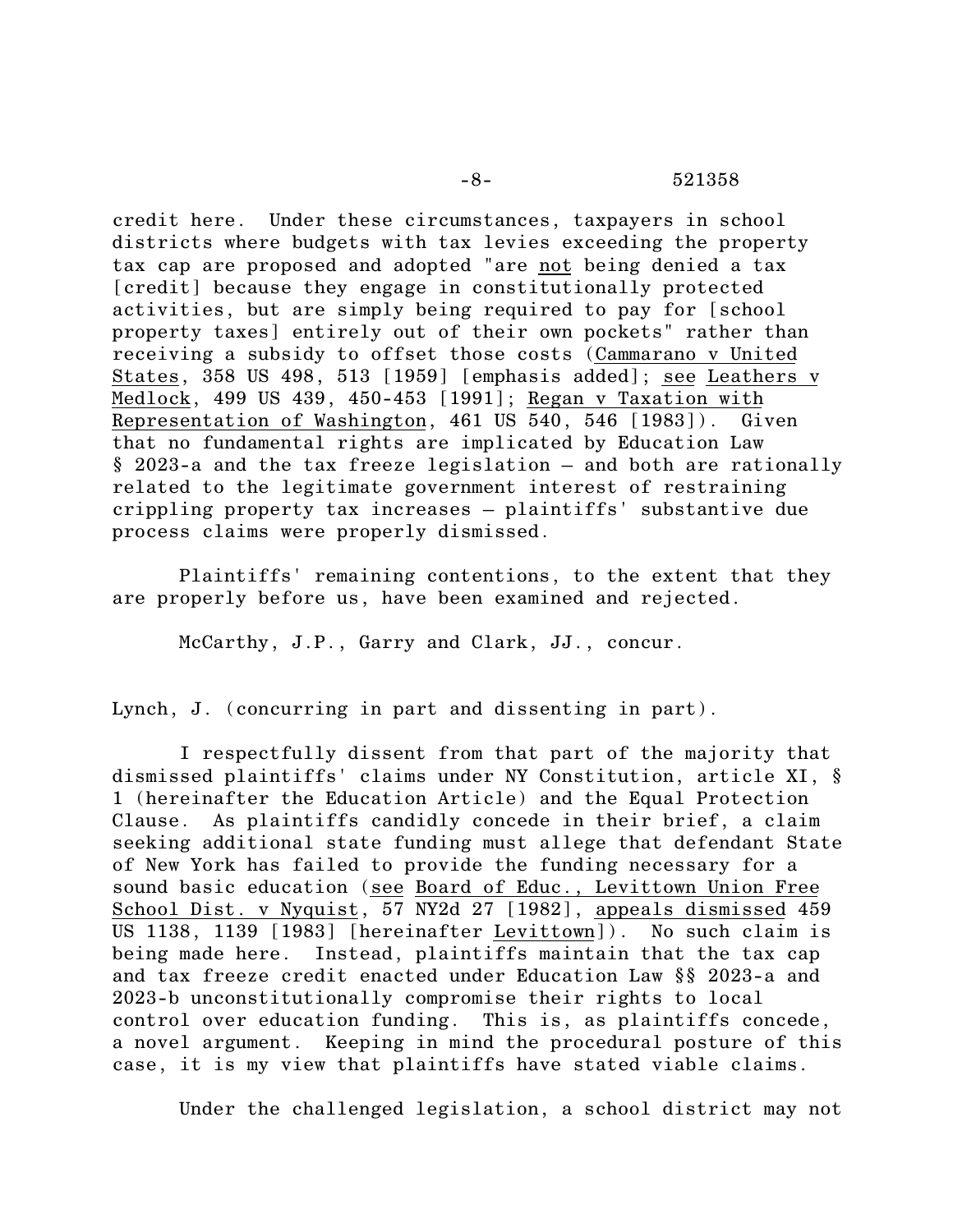adopt a budget above a statutory "cap" – generally the lesser of 2% or the rate of inflation – without the approval of a supermajority of 60% of the voters (see Education Law § 2023-a). For a school district that adopts budgets within the tax cap, its taxpayers are eligible for a tax freeze credit (see Education Law § 2023-b). When a school district endeavors to adopt a budget in excess of the cap but fails, even upon resubmission to the voters, the district must levy a tax no greater than the tax levied in the prior school year (see Education Law § 2023-a [8]).

The majority has determined that plaintiffs' failure to seek additional funding is fatal to their claim under the Education Article. As the Court of Appeals recognized in Paynter v State of New York (100 NY2d 434 [2003]), however, the Court has "had no occasion to delineate the contours of all Education Article claims" (id. at 441; see New York Civ. Liberties Union v State of New York, 4 NY3d 175, 180 n 2 [2005]).

Education funding in New York derives from a dual system of local and state funding that dates back more than two centuries (see Campaign for Fiscal Equity v State of New York, 86 NY2d 307, 326-327 [1995] [Levine, J., concurring]). Notwithstanding the resulting economic disparity between school districts throughout the State, the Court of Appeals upheld the constitutionality of this system in Levittown. Applying the rational basis standard delineated by the Supreme Court of the United States in San Antonio Independent School Dist. v Rodriguez (411 US 1 [1973]), the Court observed in Levittown "that the justification offered by the State – the preservation and promotion of local control of education – is both a legitimate State interest and one to which the present financing system is reasonably related" (Board of Educ., Levittown Union Free School Dist. v Nyquist, 57 NY2d at 44; see Campaign for Fiscal Equity v State of New York, 86 NY2d at 319-320). In Paynter, the Court elaborated:

> "[T]he Education Article enshrined in the [NY] Constitution a state-local partnership in which people with a community of interest and a tradition of acting together to govern themselves make the basic decisions on funding and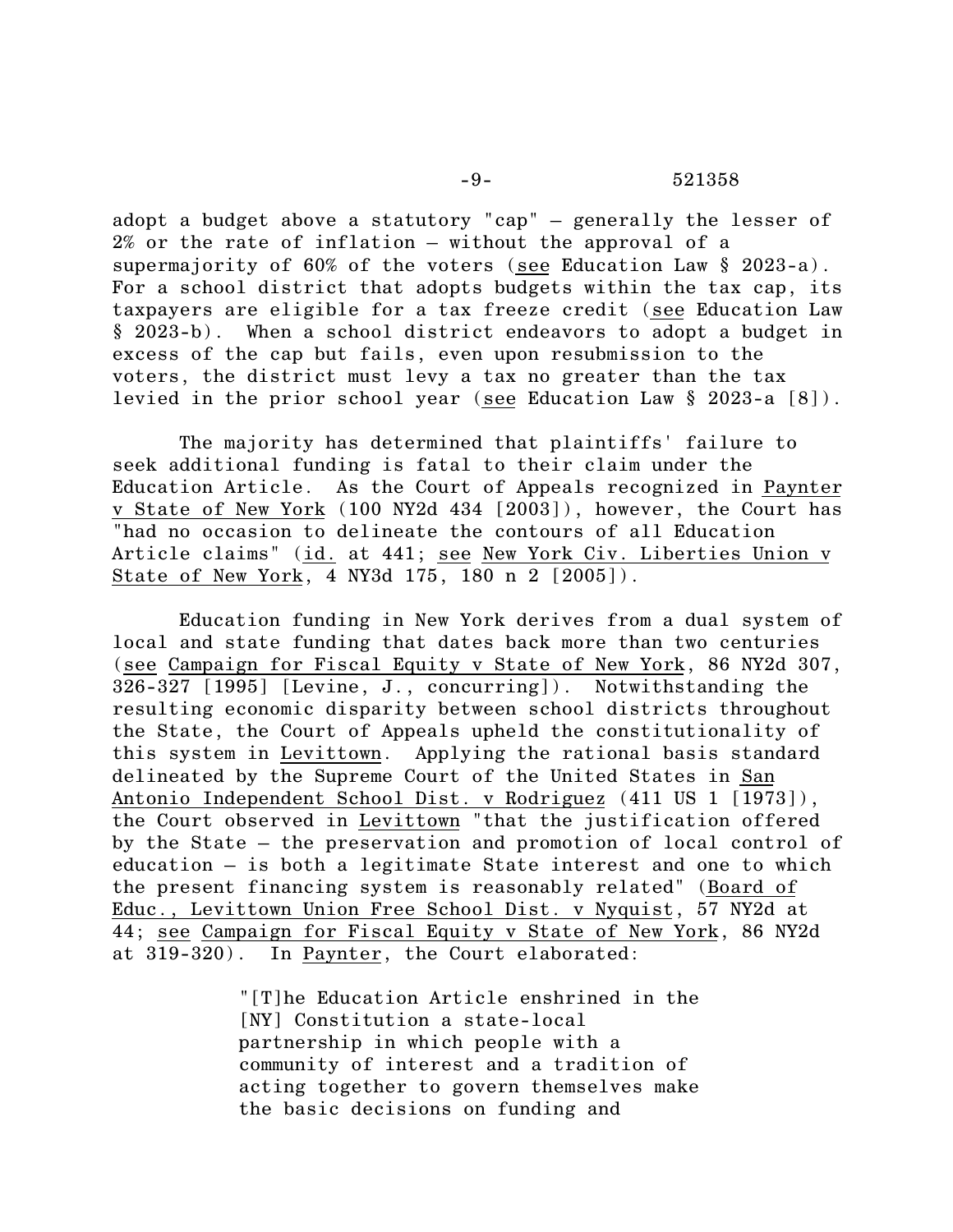operating their own schools . . . . The aim of the [Education] Article was to constitutionalize the established system of common schools rather than to alter its substance" (Paynter v State of New York, 100 NY2d at 442 [internal quotation marks and citations omitted]).

Through this structure, the State's constitutional obligation is to provide the additional funding that local school districts need to provide students with a sound basic education.

Our inquiry is not limited to a question of minimal funding. Rather, the focus must be on the ability of a local school district to provide funding for enriched educational programs that go beyond the bare minimum (see Board of Educ., Levittown Union Free School Dist. v Nyquist, 57 NY2d at 45-46). Plaintiffs persuasively argue that the Education Article embraces and protects their rights to provide such funding. Pertinent to this point, the Court of Appeals cautioned in Levittown:

> "Any legislative attempt to make uniform and undeviating the educational opportunities offered by the several hundred local school districts – whether by providing that revenue for local education shall come exclusively from State sources to be distributed on a uniform per pupil basis, by prohibiting expenditure by local districts of any sums in excess of a legislatively fixed per pupil expenditure, or by requiring every district to match the per pupil expenditure of the highest spending district by means of local taxation or by means of State aid (surely an economically unrealistic hypothesis) – would inevitably work the demise of the local control of education available to students in individual districts" (id.).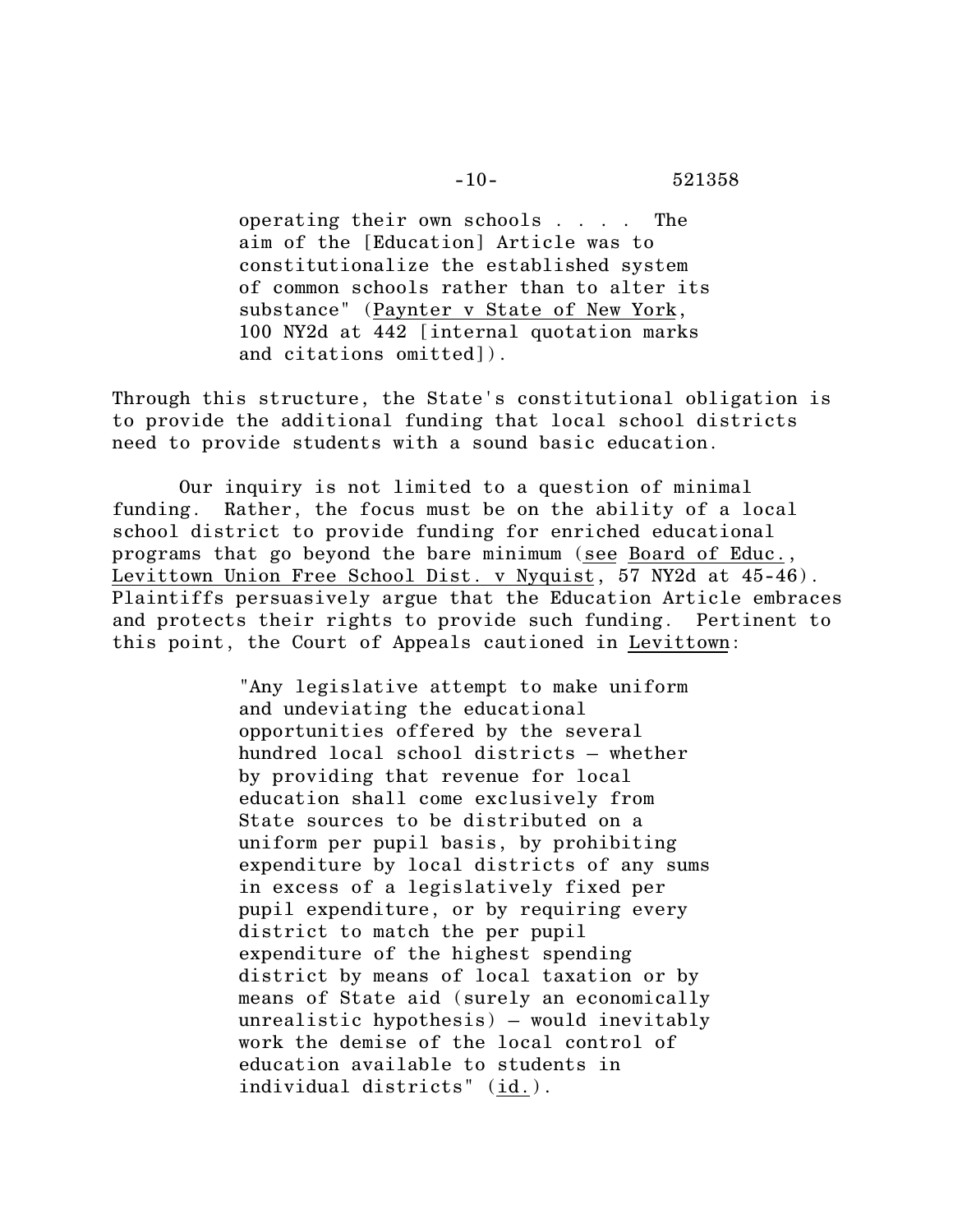In my view, the foregoing principles confirm that the right of local control is a protected interest under the Education Article that may not be compromised by undue State interference.

It bears further emphasis that, in San Antonio, the Supreme Court of the United States expressly declined to address the constitutionality of a state law establishing a maximum tax rate for school districts because no claim was made that the statutory ceiling barred any desired tax increases (San Antonio Independent School Dist. v Rodriguez, 411 US at 50 n 107). Here, in contrast, plaintiffs have asserted that the tax cap and tax freeze credit have, in effect, compromised their ability to enhance the services offered to their students. Plaintiffs further allege that the disparity in funding between wealthy and poor school districts throughout the State is exacerbated by the cap/credit. We thus have before us a constitutional claim comparable to that reserved for another day in San Antonio.

With respect to the equal protection claim, plaintiffs' basic argument is that students receiving a public education in wealthy districts have a greater ability to enjoy enhanced educational opportunities than similarly situated students receiving a public education in poor districts. By their complaint, plaintiffs maintain that the wealthiest school district in New York has more than 50 times the taxable wealth of the average district, while the poorest district has less than 19% of the taxable wealth of the average district. It is this wealth-based classification that plaintiffs assert has no rational relationship to our State's education funding structure (see Reform Educ. Fin. Inequities Today [R.E.F.I.T.] v Cuomo, 86 NY2d 279, 285 [1995]).

The applicable standard is whether there is a rational basis for the tax cap and credit (see San Antonio School Dist. v Rodriguez, 477 US at 40-44; Campaign for Fiscal Equity v State of New York, 86 NY2d at 314, 320; Board of Educ., Levittown Union Free School Dist. v Nyquist, 57 NY2d at 41, 43-46). Here, according to defendants, the Legislature had a rational basis to enact the challenged legislation because New York had the highest local property taxes in the country as a percentage of personal income and it was necessary to reduce this burden and,